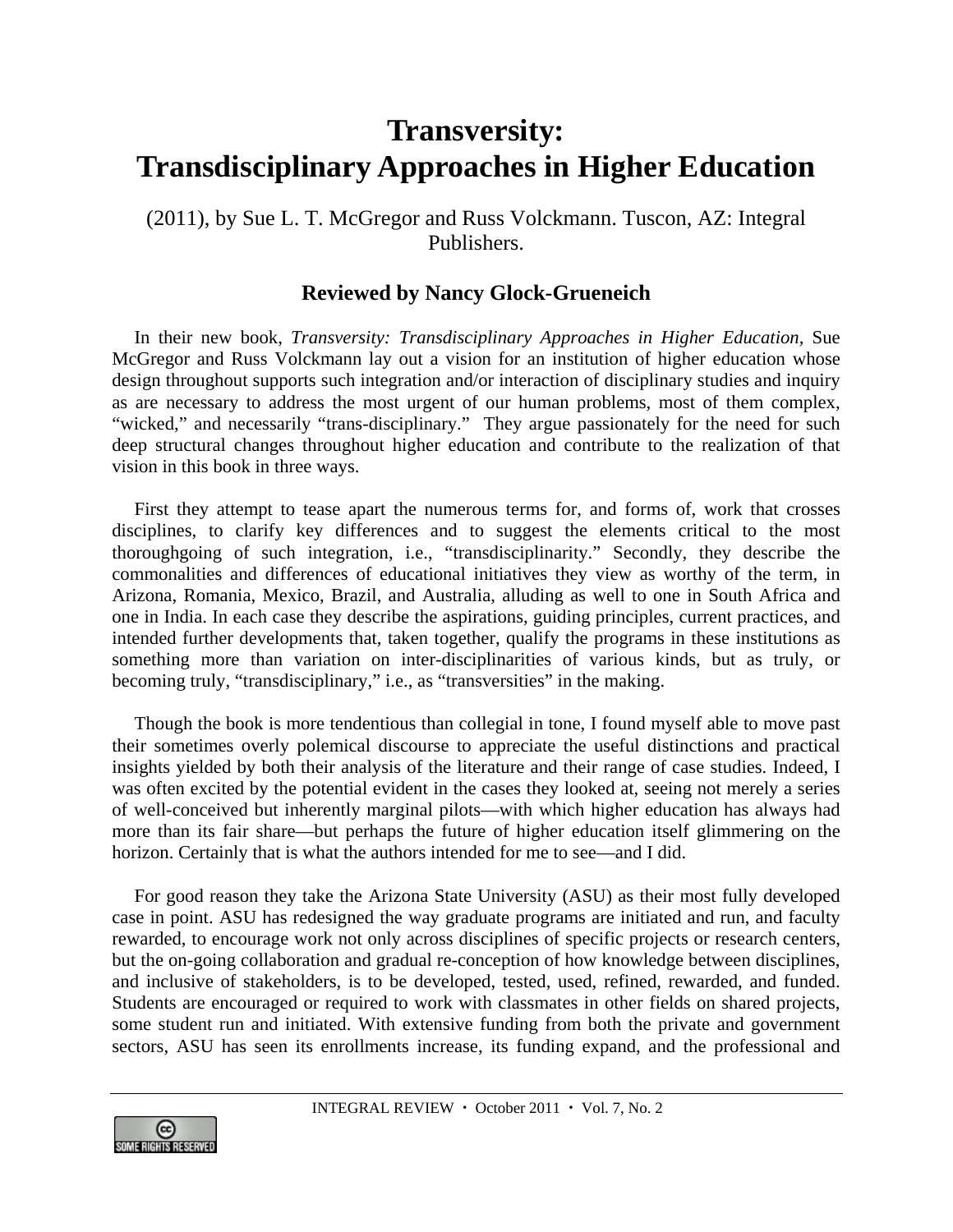academic recognition of its faculty—even within their own disciplines—increase rather than diminish! Thus, the authors quote the following article:

Seven years ago, Arizona State University's Department of Anthropology began its transformation into the ASU School of Human Evolution and Social Change. The move towards transdisciplinarity stirred up controversy and was deemed the deathblow of anthropology by some. Now, five years after the school's official launch, an article in the May [2011] issue of Anthropology News reports on the reality—and success—of the paradigm shift. In the article, a team of school faculty and doctoral students details how the school, part of the College of Liberal Arts and Sciences, has prospered in many areas. Faculty size has nearly doubled, with 75 percent being anthropologists and others representing a diversity of fields, such as economics, science and technology studies and epidemiology. Overall enrollments have risen significantly, as have graduate student and external support. Diversity of faculty and students has increased. And while anthropology undergraduate and doctoral programs remain the largest degree programs, new transdisciplinary offerings in global health and environmental social science have been well received. (http://asunews.asu.edu/20110518\_trans\_anth). (p. 41)

The authors credit the President of the University, Michael Crow, with clear and visionary leadership and with the ability to surround himself with others as passionate and capable to carry out the vision. In particular, they mention David A. Young, Senior Vice President for Academic Affairs, a tenured professor of plant biology in ASU's School of Life Sciences. Appointed in late 2006,

He is credited with leading a redesign and transformation of the college resulting in the creation of eight new transdisciplinary schools, more than 20 new or refocused research centers, several major institutes to promote transdisciplinary research and an expansive Learning Communities Institute to provide enhanced learning experiences for undergraduate students. Under his leadership, the College of Liberal Arts and Sciences is now organized around five themes in addition to some traditional disciplines. These themes comprise: sustainability, complexity, origins, health and quality of life, and global engagement, see http://clas.asu.edu. Young's role was to encourage, motivate and direct others in the University, particularly in the early efforts of the development of a School of Life Sciences (SOLS). (p. 33)

Each of the case studies offers new programs and new structures for supporting the gradual re-conception of knowledge in the institution to support true transdisciplinarity. Each stresses the need for a strong approach but one starting with the opportunity for all concerned to talk long enough to find common ground, mutual trust and inspiration, and a common language. And the need to continue to value and fund this process. Certainly a real strength of the book is its many telling if brief examples of how to work with the human processes to make it work.

I found the conceptual work not entirely satisfying but that is more the challenge of the topic than the failing of the authors. I appreciate that they allowed diverse if convergent viewpoints to be heard in their own voices and drew from them salient criteria without bogging down in excessive concern for terminology.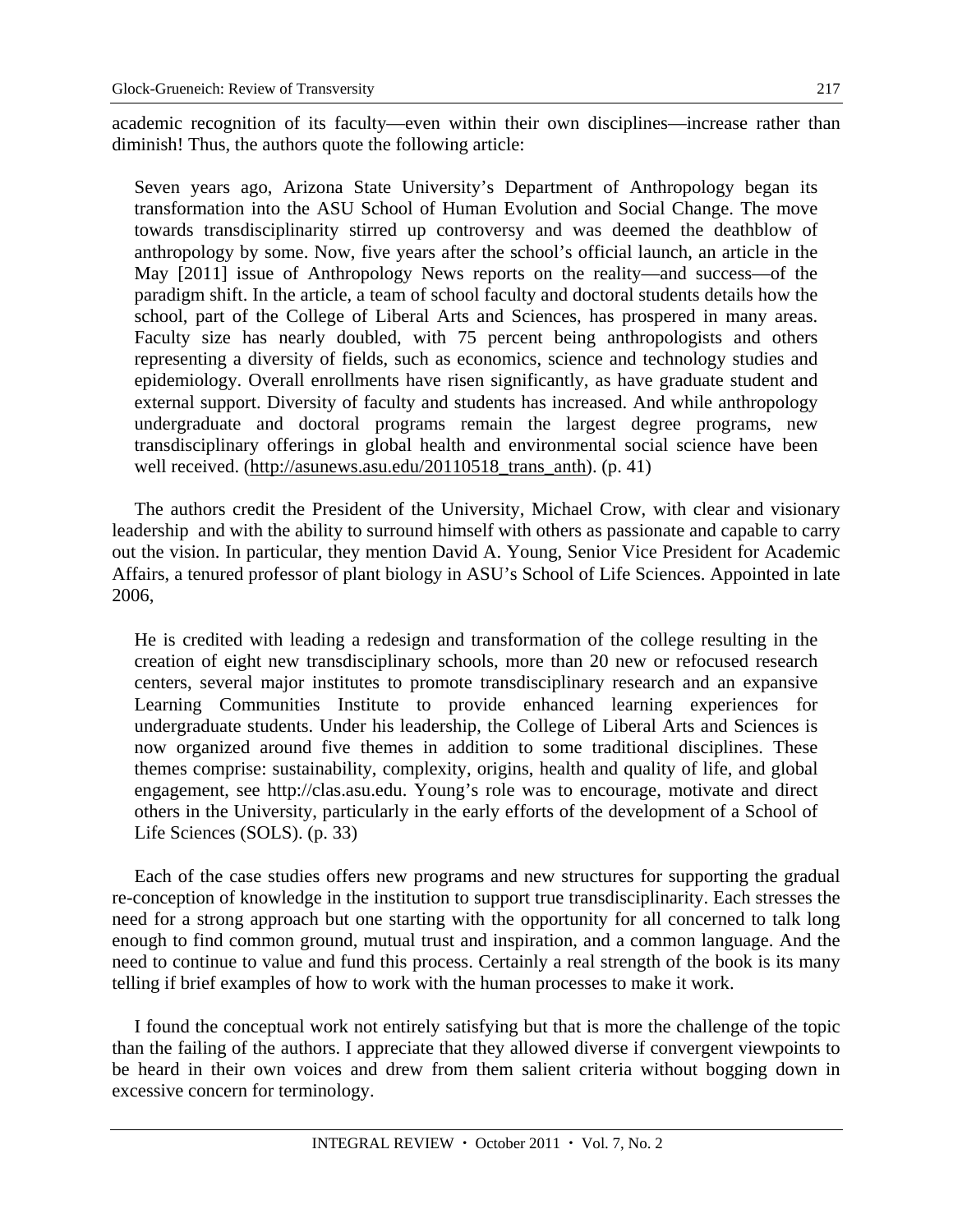My most serious concern with the book is that it raised so many substantive, conceptual, and ethical questions, and then by-passed them, preferring instead to focus on the sociological and political concerns of, for example, how tenure is achieved by transdisciplinarians. I appreciate the importance of that question for achieving the goals put forth in the book.

But, more fundamental still, and still unaddressed in this book, are questions such as what of the traditional disciplines is critical to preserve, wherein the integrity, rigor, and power of their respective approaches is to be carried forward; and how full partnership with community and business, and funding by the latter, can protect inquiry from the self-serving biases or narrow vision that causes some of the problems in the "real world." Thus, for example, in this passage still speaking about ASU:

Again, we asked about the risks associated with such collaborations, for example, private industry rather than civil society setting the research agenda and supporting particular approaches or individuals in leading and managing these efforts, we were told that these have always been the risks in the marriage of higher education with other institutions that provide funding. Another risk is the ownership of the products of the research. Transdisciplinarity embraces the concept of copyleft instead of copyright, but this term was not mentioned in our interviews...The academic model at ASU supports making information widely available to foster scholarship and development; they consciously characterize their approach as translational research (2008-2009 Annual Report). The traditional industry model is to guard information closely (copyright, patents, intellectual property, trademarks). In a non-transdisciplinary mode, it is assumed that this information can make the difference in not only the profits of a company, but also its very future existence. ASU seems to have found a way to make these corporate partnerships work. (p. 38)

But what that "way" is, the authors don't tell us. Who sets the research agenda in a corporate/university partnership, who assures the integrity of the process and the assessment of the results, and who owns the results—such questions are not herein addressed in any systematic way.

These questions do have answers that can be found—and the risks they point to are still not reason to hold back from institutional transformations so necessary—but asked they must be, and well answered, if the result is to enrich and not impoverish our capacity to confront humanities urgent problems. They are reason to proceed with care.

This book helps raise some of the questions, and begin to find some of the answers, even if it does not take us far enough, it helps move us closer to what the future demands. And, above all, it brings home the point that this movement towards the integration of knowledge, and the closing gap between the world of inquiry, and the world of action, is not, as the authors emphasize just a "fad;" it is the wave of the future.

The goal to be sought, of course, is not to discard the disciplines, nor simply mush them together, but to hold fast to and even increase the rigor and power each discipline holds, while redesigning the enterprise to make more effective use of each, to build upon them, connect them,